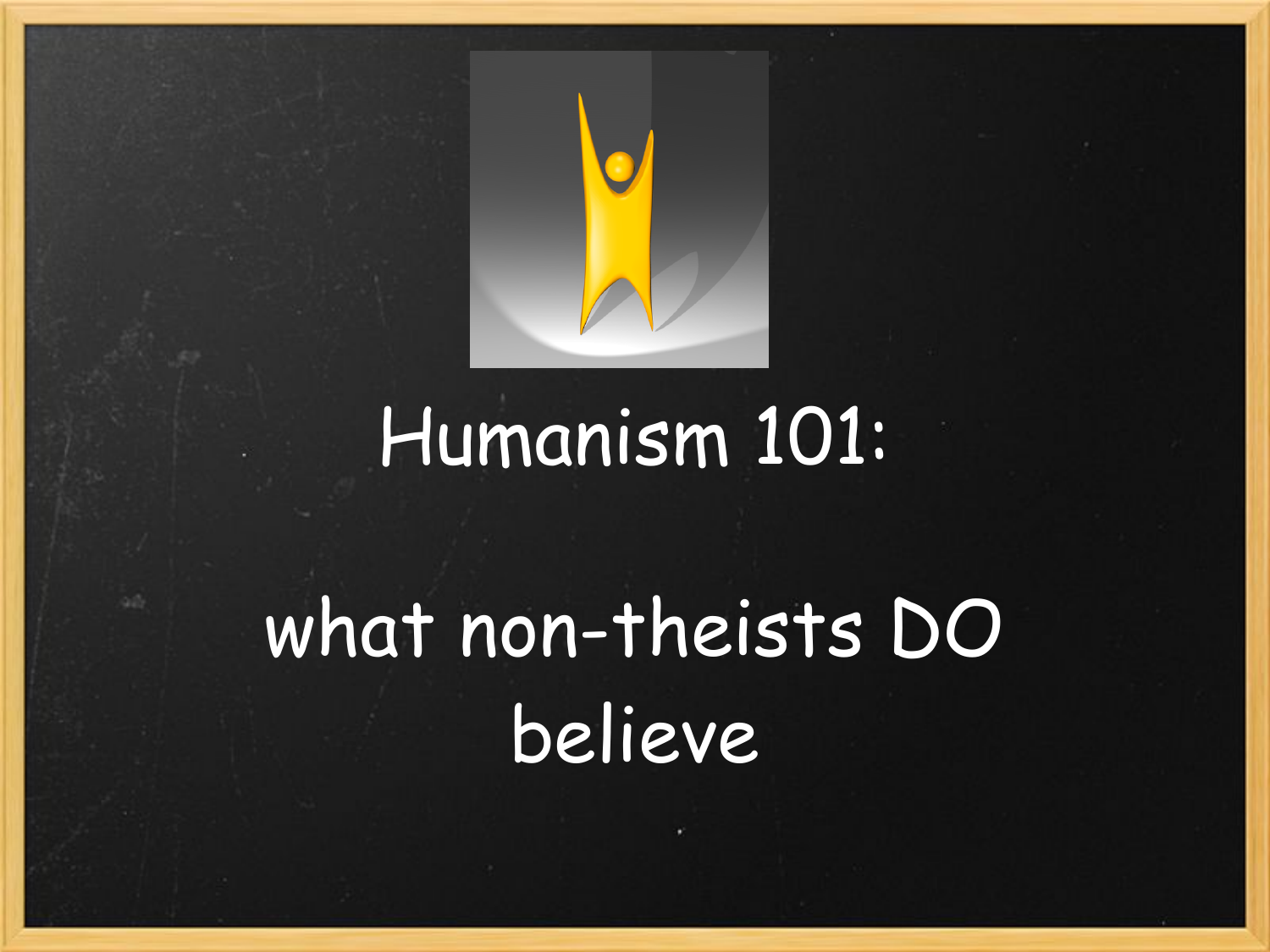#### Casey Magnuson,

Senior at Hamline **University** 

#### cmagnuson05@hamline.edu

Kevin Watson,

#### Communications Coordinator at Hamline Univeristy

kevinRwatson@gmail.com

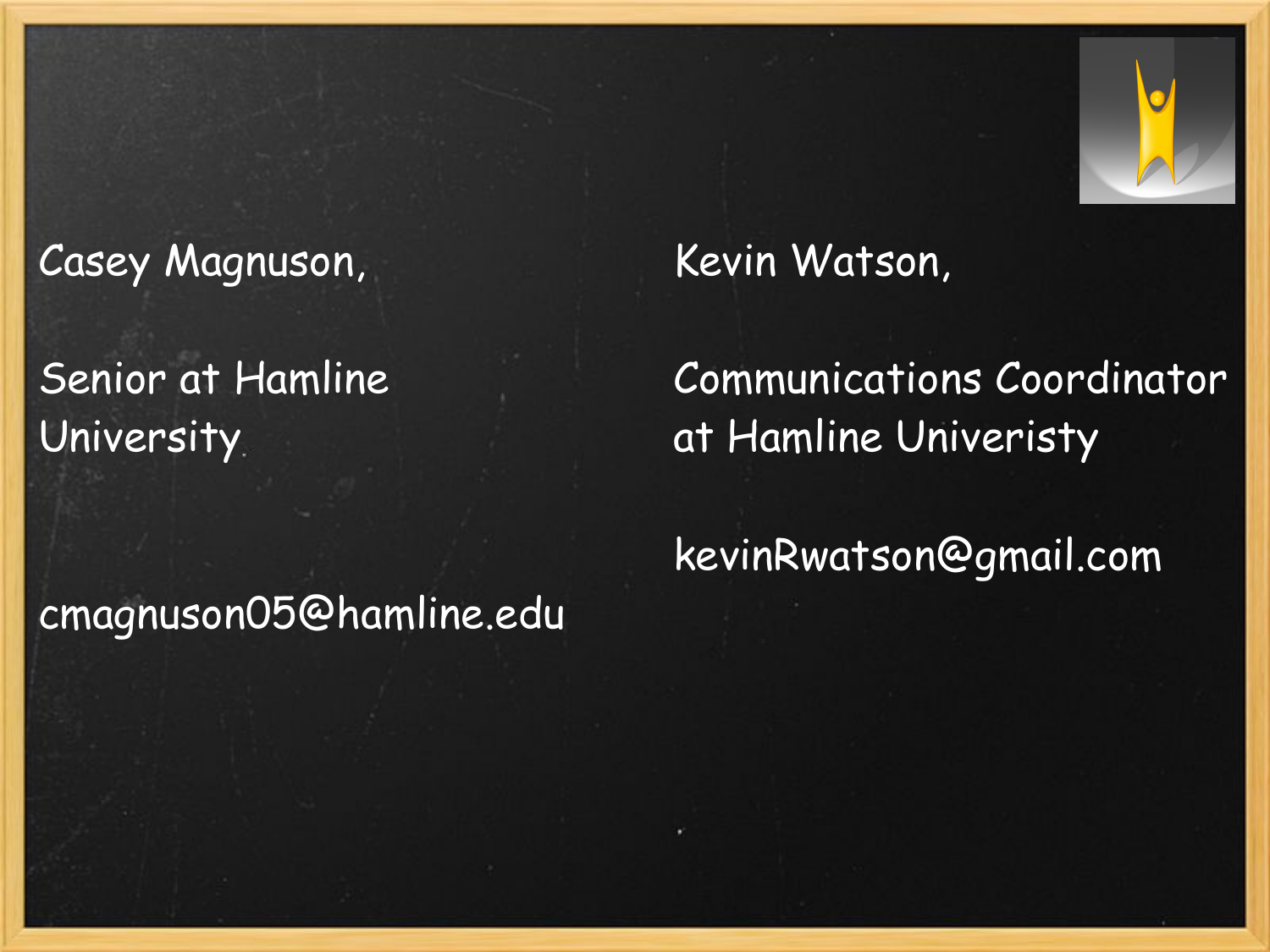

# **•**Breakout • Terminology **• Group Discussion** ●Q & A ●Resources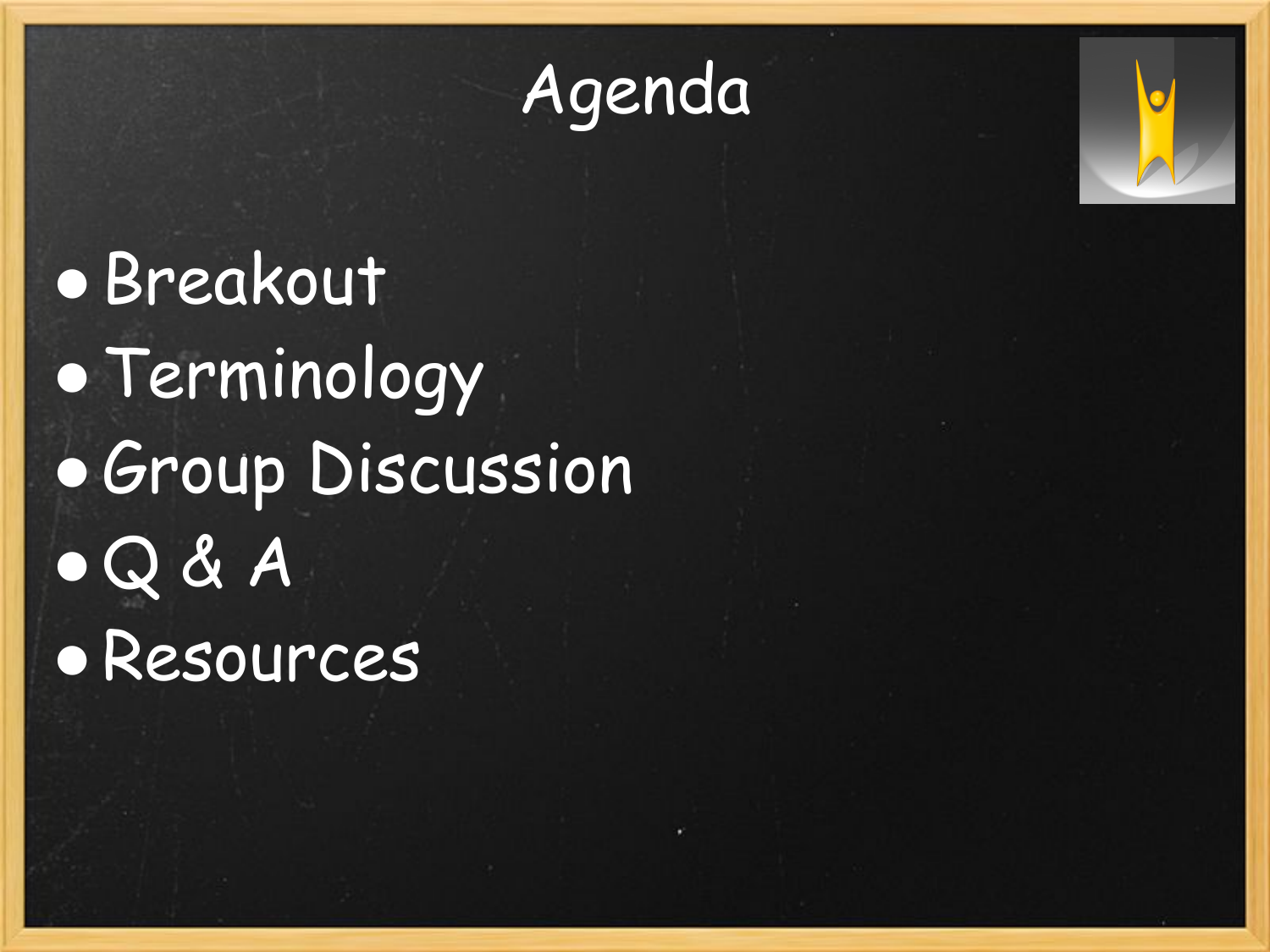### Breakout



●What do you know about humanism?

●What do you think of when you hear the word atheist?

●What are the most important ideals or ethics in your tradition or your life?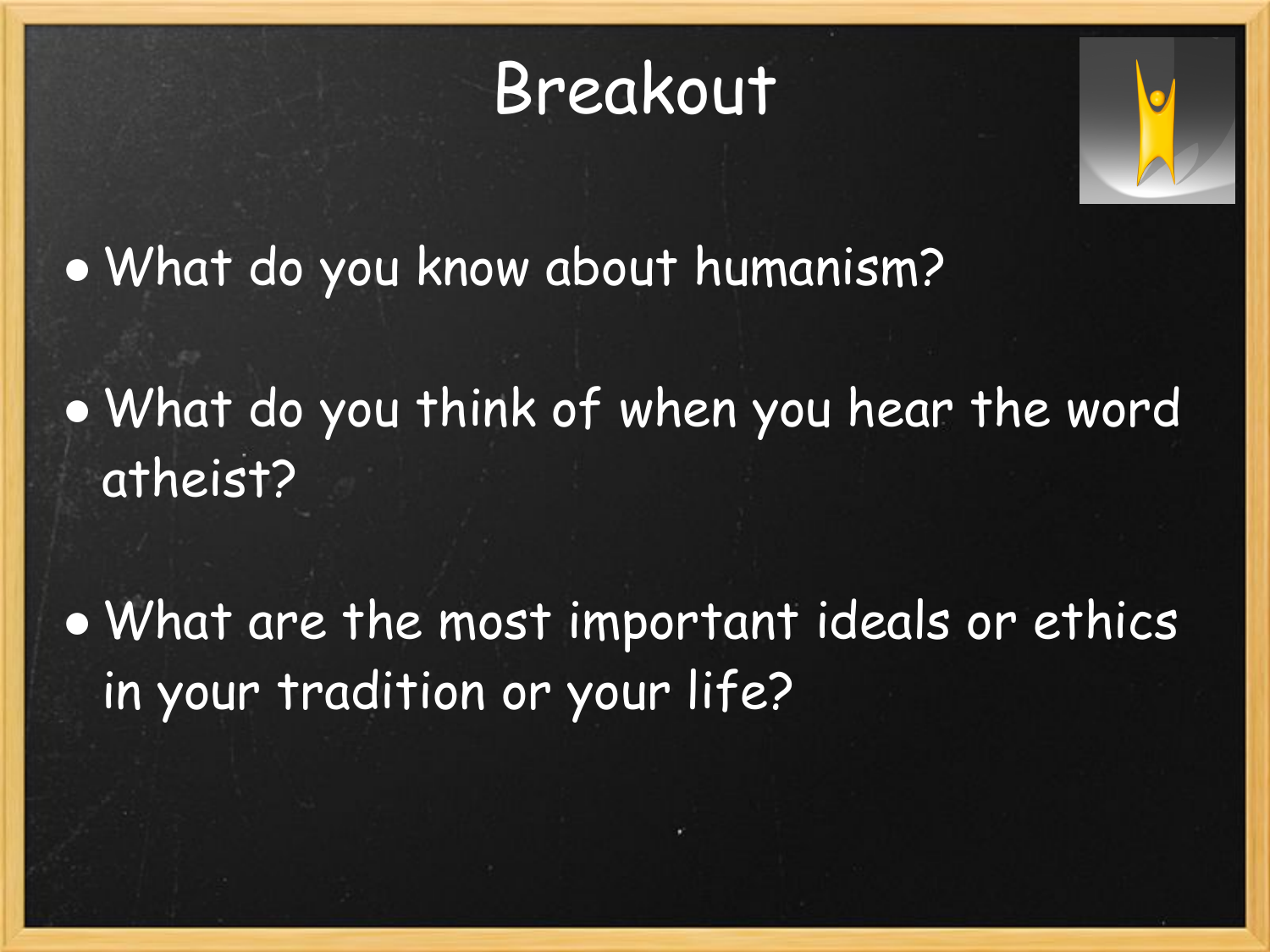## Terminology



Agnostic: the truth value of certain claims—especially claims about the existence or non-existence of any diety, but also other religious and metaphysical claims—is unknown or unknowable

Atheist: Atheism is the lack of belief in a deity, which implies that nothing exists but natural phenomena. This definition means that there are no forces, phenomena, or entities which exist outside of or apart from physical nature, or which transcend nature, or are "super" natural, nor can there be. Humankind is on its own.

Humanism: A progressive philosophy of life that, without theism and other supernatural beliefs, affirms our ability and responsibility to lead ethical lives of personal fulfillment that aspire to the greater good of humanity.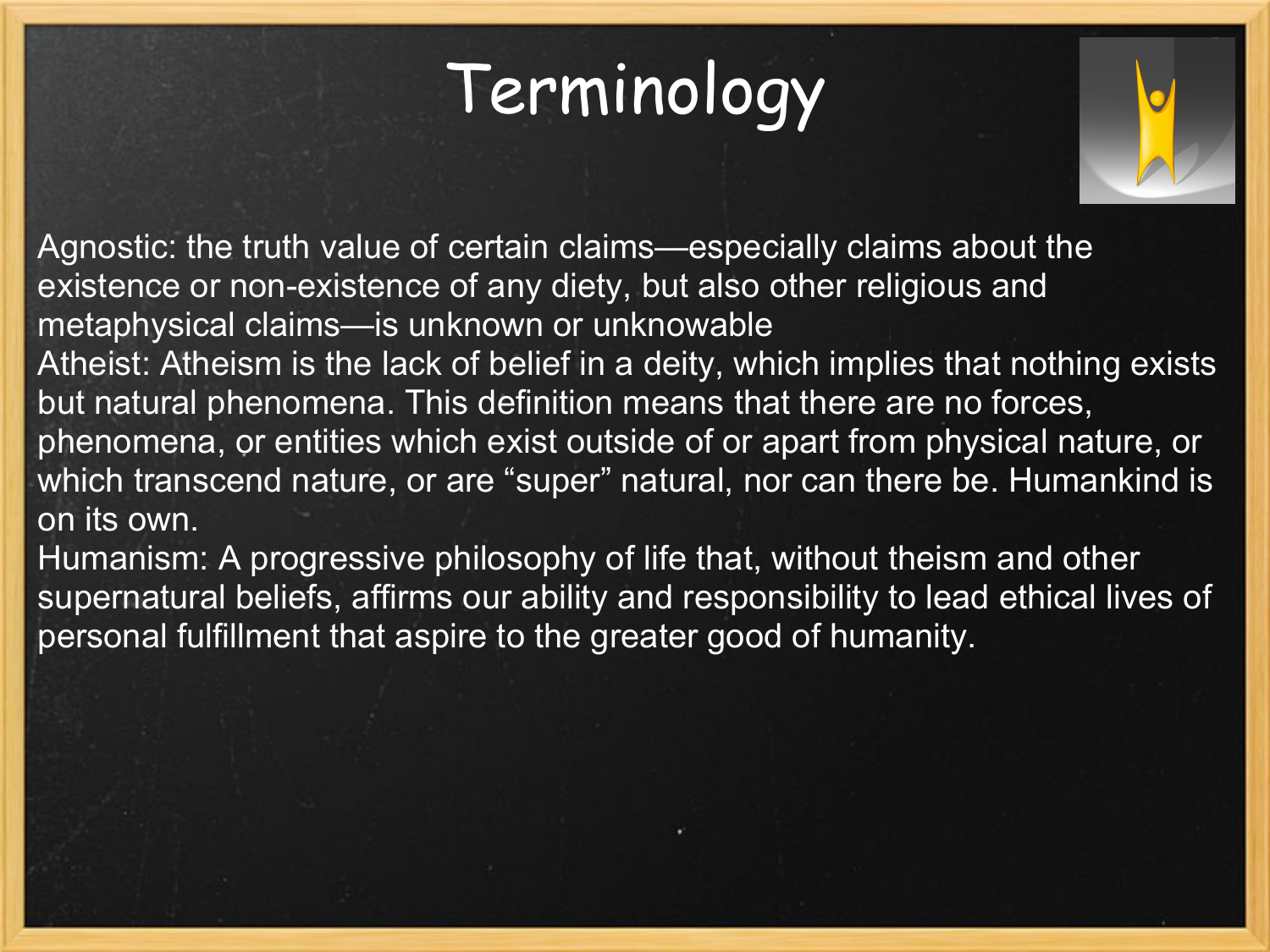## Terminology



Naturalist: the philosophical viewpoint that the natural universe and its natural laws and forces (as opposed to supernatural ones) operate in the universe, and that nothing exists beyond the natural universe.

Secular: being separate from religion, or not being exclusively allied to any particular religion.

Unitarian Universalism: A liberal religion that embraces theological diversity and welcome different beliefs that affirm the inherent worth and dignity of every person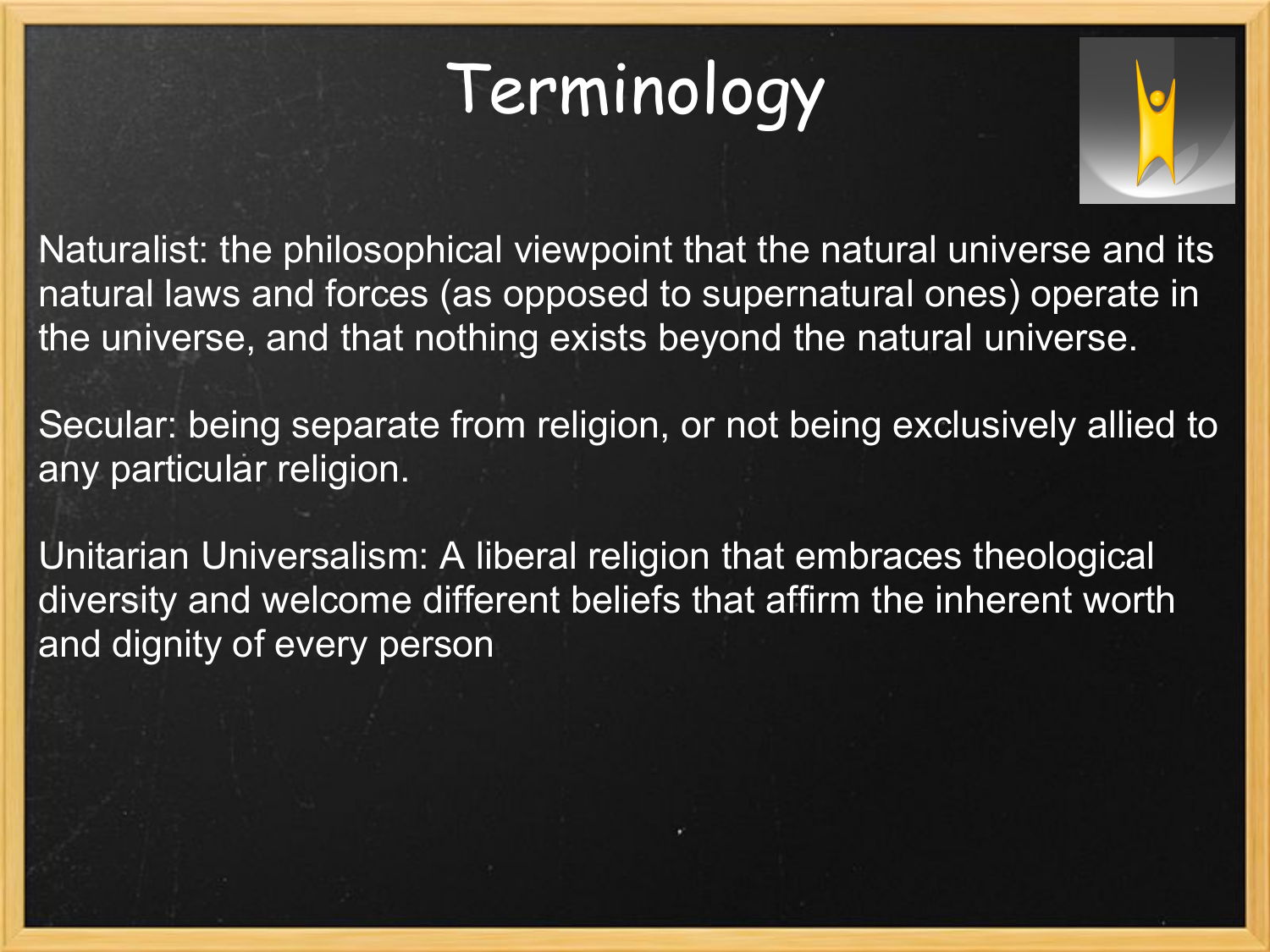



<http://www.weareatheism.com/emily-smith/>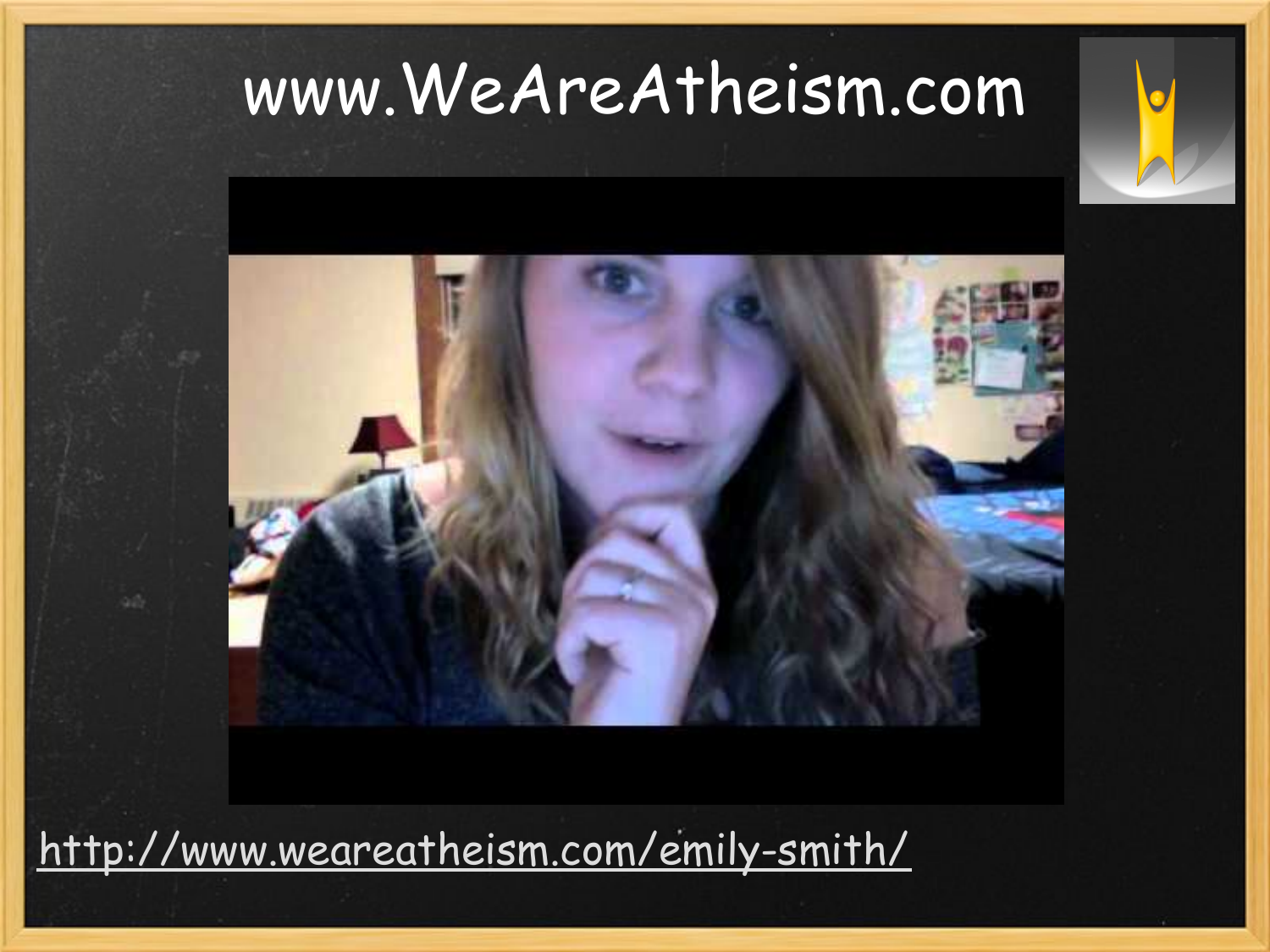#### www.WeAreAtheism.com



[http://www.weareatheism.com/hemant-mehta-the-friendly](http://www.weareatheism.com/hemant-mehta-the-friendly-atheist/)[atheist/](http://www.weareatheism.com/hemant-mehta-the-friendly-atheist/)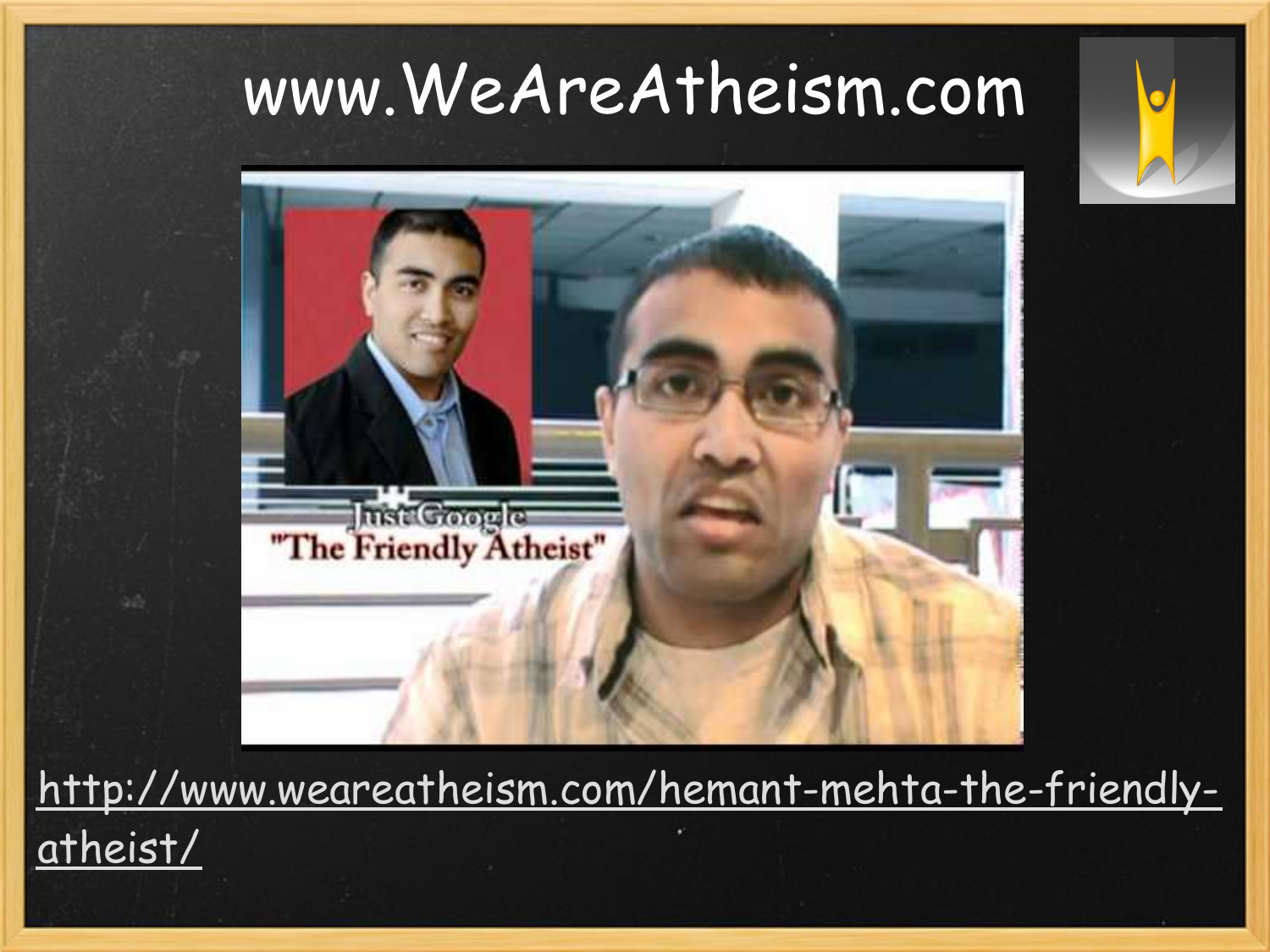## Famous Non-Believers



#### Daniel Radcliffe Ani DiFranco



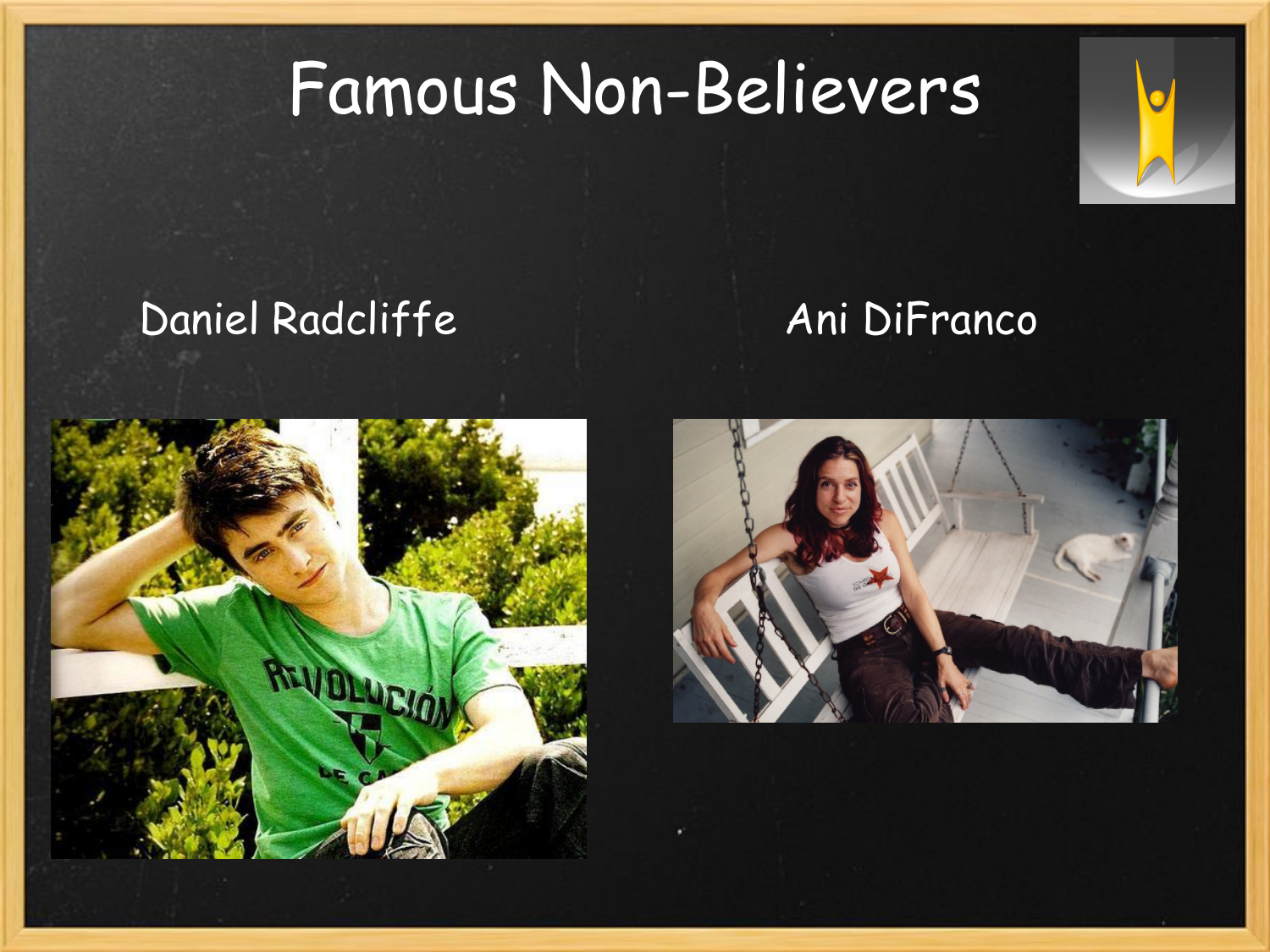## Group Discussion



• Why did you choose this session?

●What is something new or surprising that you learned today?

●Where do you see humanism or non-theists intersecting with your tradition?